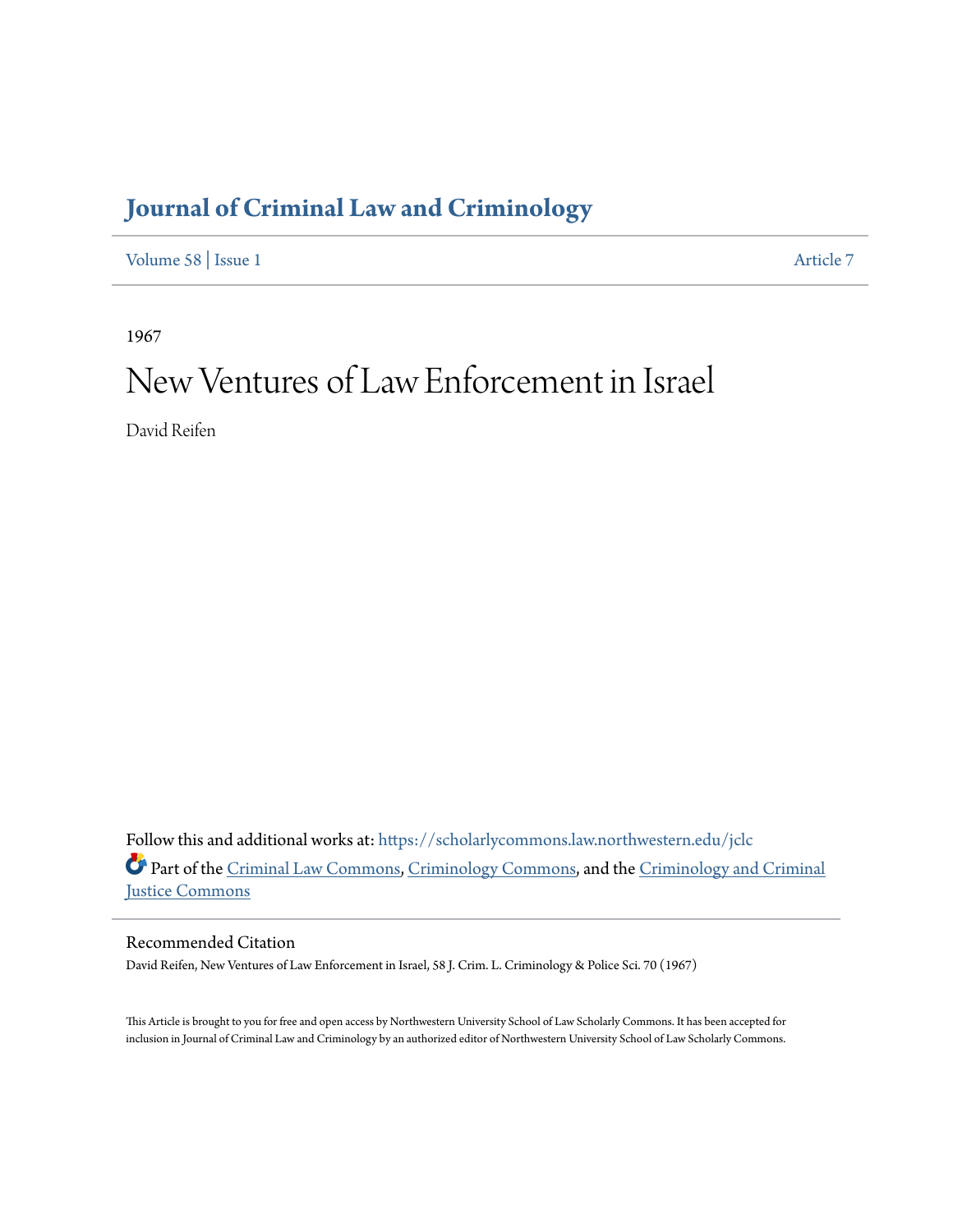# **NEW VENTURES** OF LAW **ENFORCEMENT** IN ISRAEL

#### DAVID REIFEN

The author is the first Juvenile Court Judge in Israel, appointed in 1950. He is Vice-President of the International Association of Youth Magistrates and acts as Correspondent to the United Nations in the field of crime prevention and the treatment of offenders. He was a member of the Israeli Delegation to the three United Nations Congresses on the Prevention of Crime and the Treatment of Offenders.

Judge Reifen is the author of many articles in Hebrew and English on juvenile delinquency and and on the Juvenile Court.

Criminal courts in many countries have recognised the great judicial value of the information that is collected from professional people for the specific purpose of informing the court about the background and possible prospects for the rehabilitation of criminal offenders. This implies that in modern society many criminal courts find it necessary to make use of individual examinations for the purpose of treating a mass phenomena. It also means that nowadays the judiciary is increasingly confronted with the necessity of having at its disposal a complementary service which is *per se* not of a judicial nature. Social services may, however, be converted into a quasi judicial service while serving a judicial authority, as is the case with the probation service.

The social services themselves may sometimes require court intervention in order to achieve their own objective in a treatment process. This could be the case, for instance, if a probationer is brought back to court for breach of a probation order, and the court decides not to cancel the probation order but rather to adjourn the case for a further trial period after having duly warned the probationer. A court which follows such line is entering, on a legitimate basis, as it were, into a kind of treatment process. We are faced here with a unique situation which has still many potentialities for further development.

This interrelationship of two different disciplines in a judicial setting of a criminal court involves inherently new aspects in law enforcement. In many instances it may involve an adjournment of a case for the purpose of preparing a social investigation at a time when all other factors for completing the case have already been established. To many judges this may seem unfair towards an offender, who is entitled to a speedy trial. Yet, it is submitted that an adjournment seems justified

in view of the manifold hazards involved if a sentence is imposed without such investigation. The need for an investigation is particularly evident in those instances in which the court is considering to impose a prison sentence.

Other aspects to consider are whether the investigation is a pre-hearing or a pre-sentence report, or whether statutory provision has been made for such investigation and whether they are undertaken in special instances only. Is the yardstick for a "serious" case the type of the offense alone, or is it also the condition of the offender, or is it both? Does the law prescribe the contents of the investigation, or is this left to the discretion of the investigator? Is the report which is submitted to the court regarded as part of evidence, and is the investigator part of the judicial service, or does he belong administratively to a different governmental department or to a public agency? There are a host of other questions, and different methods are operating in various countries, depending on their traditions, habits and customs in relation to crime and punishment.

One can observe a certain amount of reluctance on behalf of the judiciary to be guided by another discipline in matters which traditionally belonged entirely in the domain of judges. Social and medical services focus their examinations on social, psychological and crimino-genic factors, *i.e.* matters, on which the judiciary has usually no intimate knowledge, and for which judges may even have a certain distrust. Not only do judges resent being dependent on other services before imposing a sentence, but this resistance is also enhanced by the frequence with which the Court is impelled to adjourn a case for the sole purpose of receiving a social report.

Occasionally a social report will confront the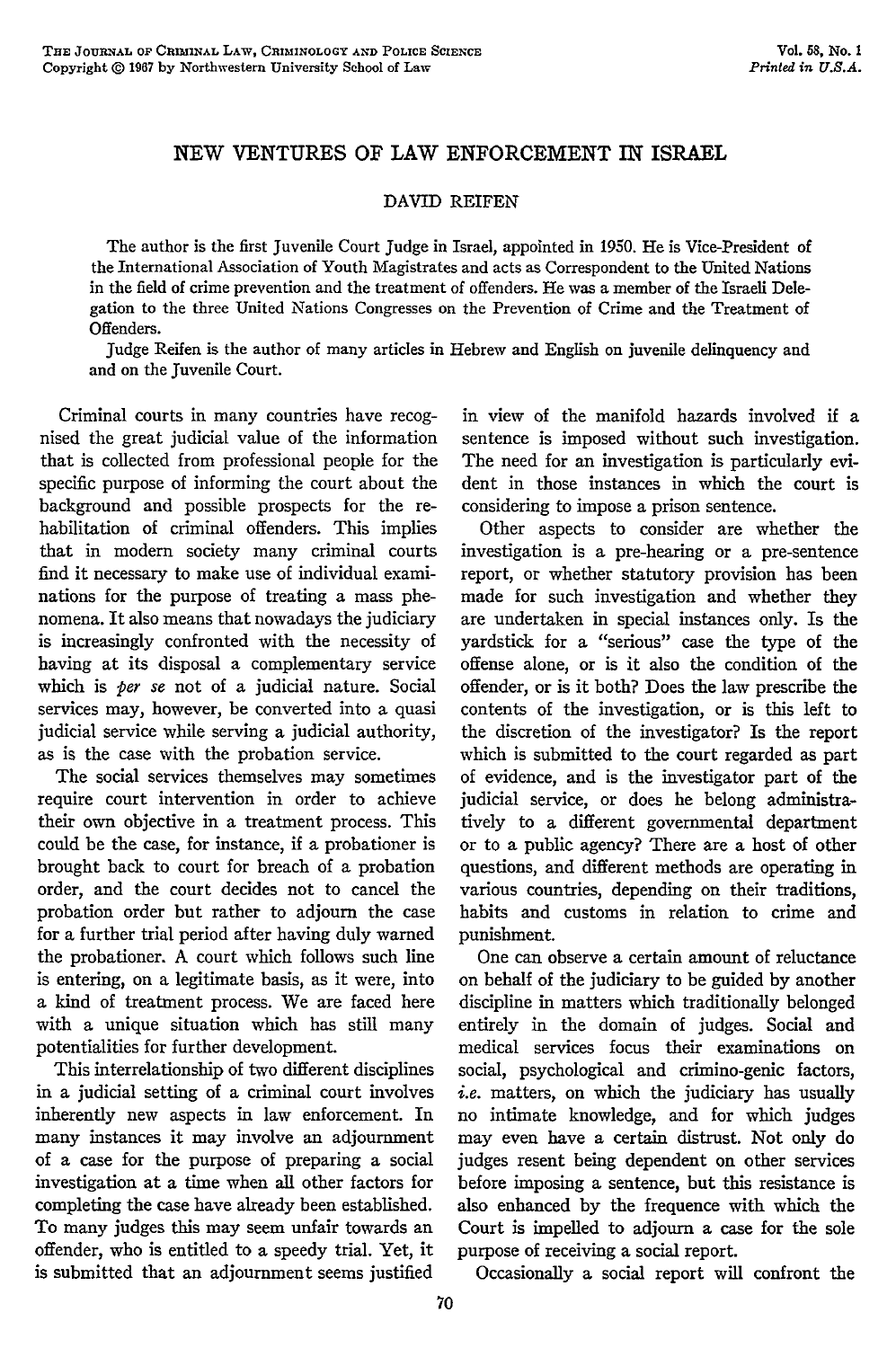judge with a conflict situation. The content of the social investigation may be mainly focused on the individual offender, whilst the court has an overall responsibility towards the community itself. On this score a different appreciation of the situation may result. Furthermore, there exists an undercurrent of fear lest the social investigation may indirectly force the judiciary to experiment and to be burdened with social matters. There is no doubt, of course, that it is easier and sometimes more expedient to impose a prison sentence by taking into account mainly the gravity of the offense and the recidivist behaviour patterns.

Matters become much more complicated and they are bound to cause uneasy feelings if the social investigation reveals important personal factors which may have had direct bearing on the commision of the offense. In other words, a social investigation may have an unsettling effect on judges because it introduces a new element, and by doing so, it causes a certain amount of uncertainty. It is submitted, however, that if this does happen it can only be in the interest of justice. If the envisaged prison sentence, for instance, is ultimately imposed notwithstanding the social investigation, it has a wider and sounder basis. If, on the other hand, the investigation has led to reconsideration and perhaps also to a revised view on the envisaged sentence, it has served another worthwhile purpose.

# SOME ASPECTS ON PROBATION

Probation was introduced in Israel for juvenile offenders in 1922. It was, however, seldom used and no probation officers were appointed until 1937, when a probation service for juvenile offenders was established. By then full-time probation officers were appointed, whose functions have been defined to be twofold: (a) to obtain information for the court prior to its making any disposal; and (b) to supervise those offenders who have been put on probation by the court. It was only with the enactment of the Probation of Offenders Ordinance of 1944 that provision was made for the first time for probation for adult offenders. A special department for adult probation, however, was established only in 1951. Although this ordinance is still in existenceapplying to adult as well as juvenile offendersseveral amendments were introduced in recent years which have considerably widened the scope of the existing ordinance. They are, in effect, as follows:

(1) Probation, which was listed in the Criminal Code Ordinance of 1936 as one of the various kinds of punishments, was deleted as such from the Code. Thus the law established, in a technical sense, that a probation order could no longer be regarded as a means of punishment. It was a logical consequence of the existing provision in the probation of offenders ordinance of 1944, under which probation may be granted following a conviction, or in certain instances the court might issue an order for probation without proceeding to a final conviction.

(2) A probation order may be made only after a written report by a probation officer has been submitted to the court. The filing of such a report seems to be most essential, and it should not be left to the whim of the court. Obviously, if probation is regarded as a means of treatment, there must be some selection of cases. If there is no report by a probation officer, the test for selection is made on the type of the offense, or the impression the offender makes on the court, or the fact of whether or not the offense is a first offense, or the age of the offender, or a combination of some or all of them together. Such factors can by no means be sufficient to guide the court when making a decision on probation. They are based to a large extent on impression, and no treatment method should be chosen by reason thereof. If, on the other hand, an appropriate investigation is made, the chance of error is considerably lessened, which is in the interest of all concerned.

(3) It remains now at the discretion of the court whether or not the report submitted by the probation officer should be shown to the parties concerned. The report is primarily a document for the guidance of the court, and the parties involved may be shown the report only by special permission of the court.

(4) Experience had shown that it is sometimes expedient for a male probation officer to be in charge of a female probationer, and for a female probation officer to be in charge of a male probationer. Such decision may depend on many factors which should not be hampered by legal provisions which may imperil the success of this particular method of treatment. Probationers are no longer dealt with, therefore, by probation officers according to their respective sex, but rather according to their personality make-up and their actual needs.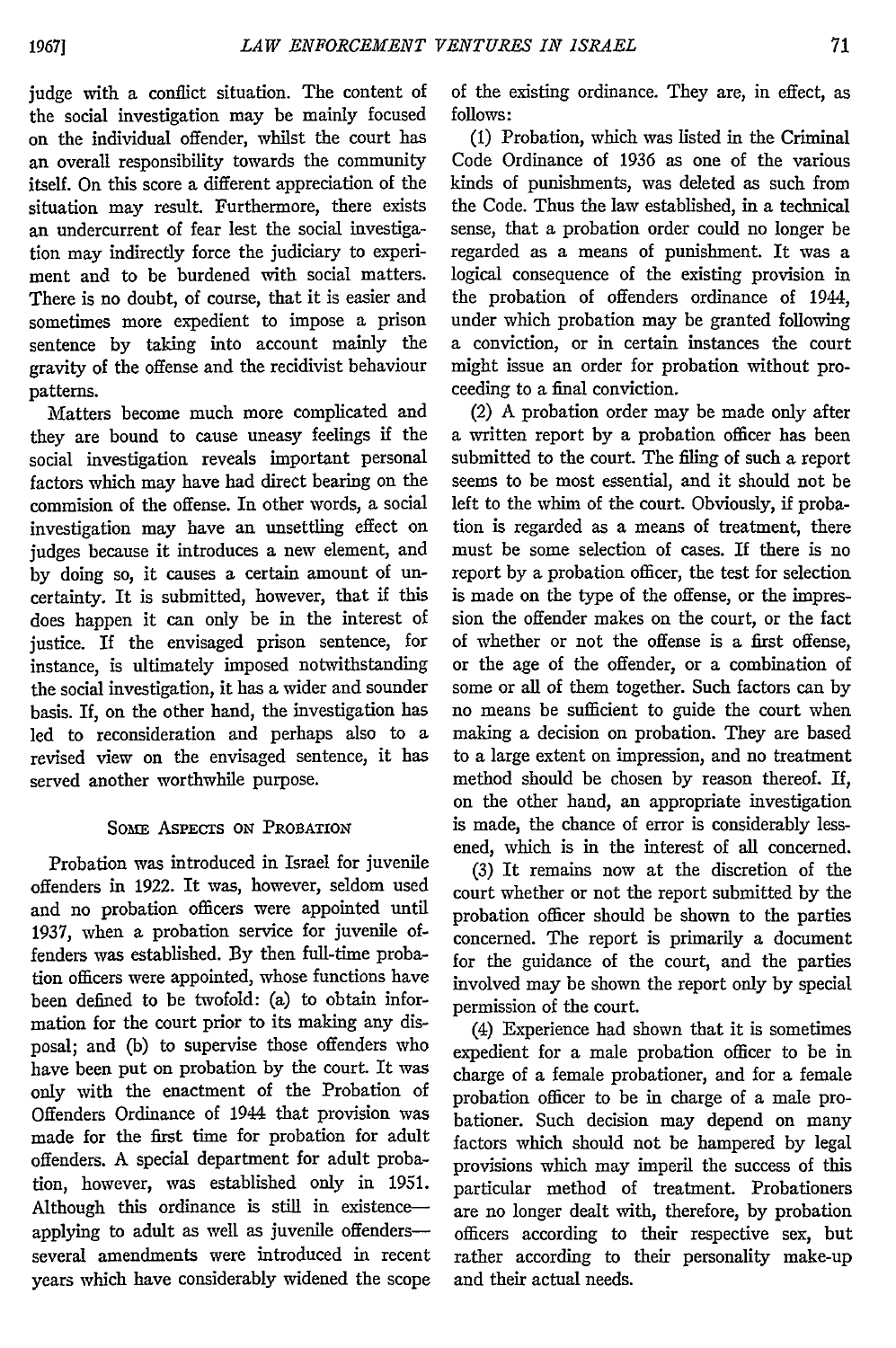In the following pages two recently introduced amendments to the Criminal Code are going to be briefly discussed, each one of them constituting, in fact, a new venture of law enforcement in Israel. It may not be widely known that there is not yet a uniform and accomplished Israeli law in existence, and no written Constitution has yet been adopted by the Israeli Legislature. Indeed, the laws which have been in existence here have been as heterogenous and conglomerate as the population itself. As regards the regulation and punishment of criminal offenses, there are now three main sources in existence: (a) The Criminal Code Ordinance of 1936, introduced by the British Mandatory Government and largely based on the criminal law of England; (b) Amendments to different ordinances as introduced by the Israeli legislators; and (c) Laws of the State of Israel as passed by the Knesset (Parliament of Israel).

### CONDITIONAL PRISON SENTENCE

Section 18 of the Criminal Law Amendment (Methods of Punishment) Law, 5714-1954, provides for a conditional prison sentence. Until then this method of disposal was not available to the courts in Israel. This section provides: (a) that a Court which may impose a prison sentence may also impose a conditional prison sentence; (b) an offender upon whom a conditional prison sentence was imposed will not serve this sentence unless he is convicted again during a specified period of not less than one year and not more than three years of an offense which has to be mentioned when sentence is passed; and (c) the court shall not impose a conditional prison sentence in case a prison sentence is imposed on the additional offense.

The procedure to be followed has been that whenever a conditional prison sentence was passed, its activation was made conditional upon the conviction of the offender for a further offense of the type involved in the sentence. The immediate result of this law was a considerable decrease in the number of prison sentences proper and the imposition of an increasing number of conditional prison sentences instead. But it also became evident that the mere fact that the prison sentence was conditional resulted in heavier sentences than usually being imposed. This is an interesting feature in the field of sentencing policy. In other words, it has been our experience in Israel that there is often a greater amount of leniency on behalf of the courts in instances in which an immediate prison sentence is imposed, and there is a more severe attitude towards an offender when the prison sentence is made conditional. This is apparently based upon the assumption that if the offender forfeits the chance he was given, he should carry the whole burden of the sentence. However, after several years of experience it was felt that changes in this law are desirable in order to enhance the effectiveness of this method. The provisions of the law with regard to conditional prison sentences were therefore amended and enlarged by a law which came into force on June 13, 1963. The most important new features in this law are the following:

(a) If the court imposes a conditional prison sentence, it may also make a probation order under the Probation of Offenders Ordinance of 1944. Such an order can be made for the whole period of the condition or of part of it.

**(b)** When a court imposes a prison sentence for an additional offense, it may not order that the whole of such punishment shall be on condition.

(c) When a person who has been sentenced to conditional imprisonment is convicted of an additional offense, the court must order the activation of the conditional sentence. Such an order must be made **by** the court which convicted the accused of the additional offense or by another judge of that court.

(d) A court which convicts the accused of an additional offense, but does not impose a prison sentence for that offense may order, on grounds which have to be stated in writing, an extension of the conditional period for a further period of not more than two years, if the court is satisfied that under the circumstances of the case it would not be advisable to activate the conditional prison sentence forthwith. This section can be made use of only in a case when there is a first conviction for an additional offense.

On the face of it, a conditional prison sentence can be an important treatment measure which comprises two relevant features: it provides the offender with a last chance to keep out of prison, and it is a means of prevention par excellence. This measure pre-supposes, among others, considerable maturity on the part of the offender. The offender is expected, after having received a conditional prison sentence, to know how to behave and also how to solve his problems-in relation to himself and to society. It is ques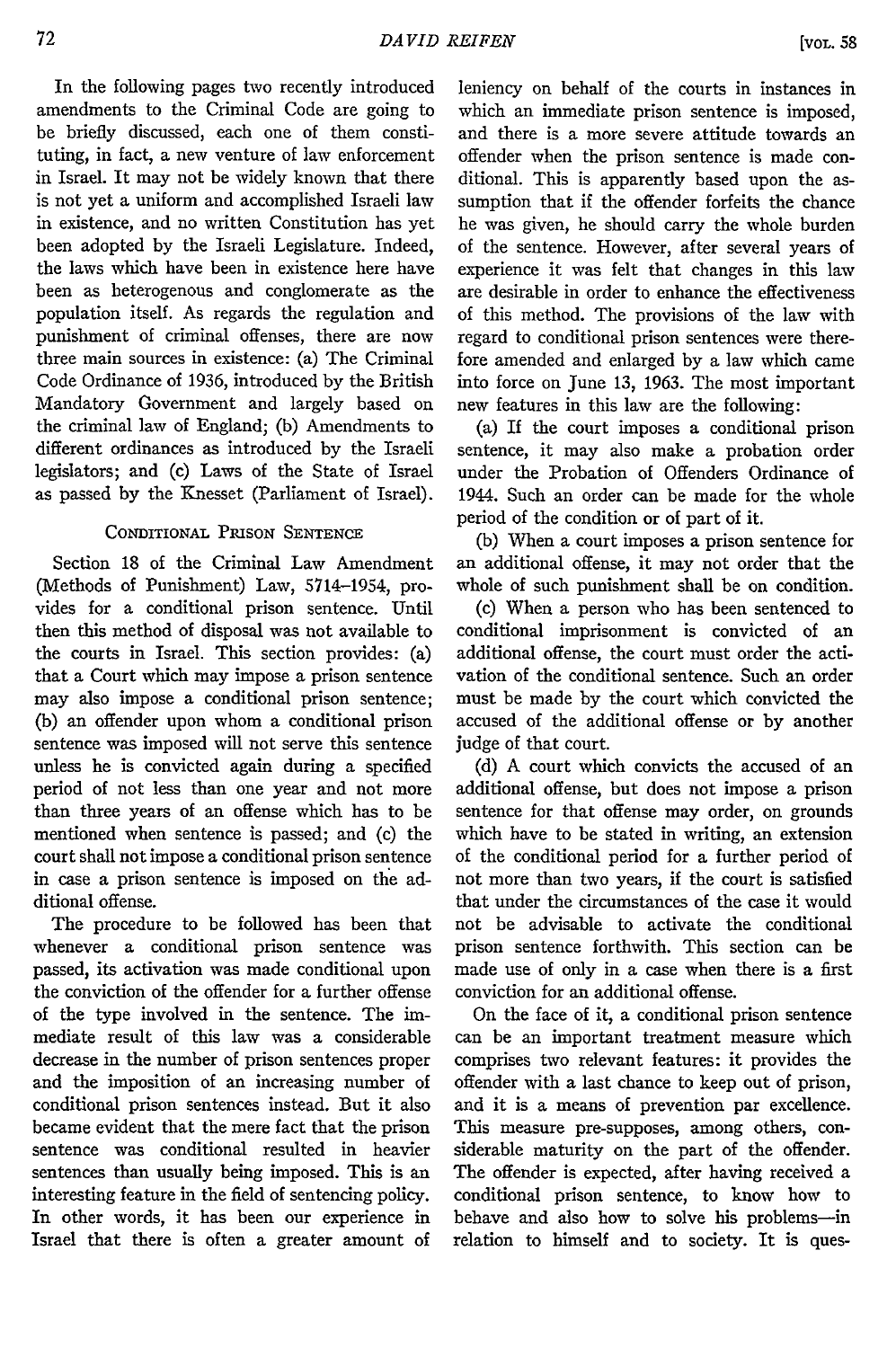tionable, however, whether the usual delinquent has sufficient foresight and will-power to restrain himself and not to commit another offense once he has received a conditional prison sentence. It is therefore not surprising to find a high percentage of conditional prison sentences which have to be activated. Consequently, it seems imperative to make use of this measure very selectively, because otherwise it can easily defeat its purpose. In light of these considerations it was realised in Israel that in order to be able to help the delinquent in the process of rehabilitation, some amendments in the existing law were desirable, and have been enacted.

It is now possible, therefore, *to attach to a conditional prisoit sentence a probation order.* It means in practice that the offender is not left on his own if he is genuinely trying to make good. He is being given all possible assistance to avoid forfeiture, as it were, of the privilege of the conditional prison sentence. Furthermore, it is now possible, in special cases, *to extend for another period of up to two years the original period of the cotitional* sentence. An automatic activation of such sentence is thus being avoided. Previously, such activation was obligatory even in a case when the original conditional sentence was made on a severe offense, and the subsequent violation was of a minor character but it fell within the condition as stipulated in the original sentence. This sometimes led to rather absurd situations, and caused ill feelings, particularly among judges who had to enforce the conditional sentence. It should be pointed out, however, that the innovations take into account in particular the shortcomings of offenders with delinquent tendencies who can nevertheless benefit by supportive treatment if they are given sufficient time.

## MANDATORY SOCIAL INVESTIGATION

Section 19 of the Criminal Law Amendment 5714-1954, (Methods of Punishment) provided for an additional important change in the law This change relates to the pre-sentence report which has to be submitted to the court by a probation officer, and which is mandatory under certain circumstances. This section provided, in its original form that, when a person is convicted the court may, before imposing sentence, call for a written report by a probation officer containing certain specified particulars, but that the court might not impose a sentence of imprisonment,

other than conditional imprisonment, for a period exceeding one year until it has received such a report. The particulars which according to the law are to be included in such report are: (a) the past record of the accused; (b) the family status of the accused with full particulars, as far as possible, as to his parents, spouse, children, brothers and sisters; (c) the economic status of the accused; (d) the state of health of the accused and of the members of his family; and (e) additional special circumstances, if any, which brought about the commission of the offense.

It was also stated in this section that the probation officer may include in his report a recommendation to the court as to the nature of the punishment which has, in his opinion, a chance of ,reforming the offender. Thus for the first time the probation officer was required by law to make recommendations to the court in relation to the nature of a sentence. It was not suggested, however, that these recommendations should be binding on the court.

It was provided that this provision of section 19 should be enforced on the date fixed by the Minister of Justice by proclamation in the official Gazette, for it was impossible to give it immediate effect owing to the lack of sufficient probation officers to supply courts with the required report. Yet, even without the proper implementation of this provision there were a number of judges, who, from time to time, called for a probation officer's report, if they thought it was in the interest of justice. It was felt, however, that unless a social investigation is made mandatory by law, such method has no great chance to be generally accepted by the judiciary. Unless such standard is set, it may mean, great disparity in law enforcement. In other words, offenders who are tried in a court where a social report is required stand a better chance for individualized treatment from the mere fact that more factors are taken into account as compared to offenders tried in courts where reports are usually not requested.

At the same time it became obvious that it would be impractical presently, to apply this principle to all offenders who are candidates for a prison sentence of over a year duration. Some limitations had to be made in order to commence realistically with this innovation in law enforcement. Among the various possibilities, selection was made in relation to length of the prison sen-